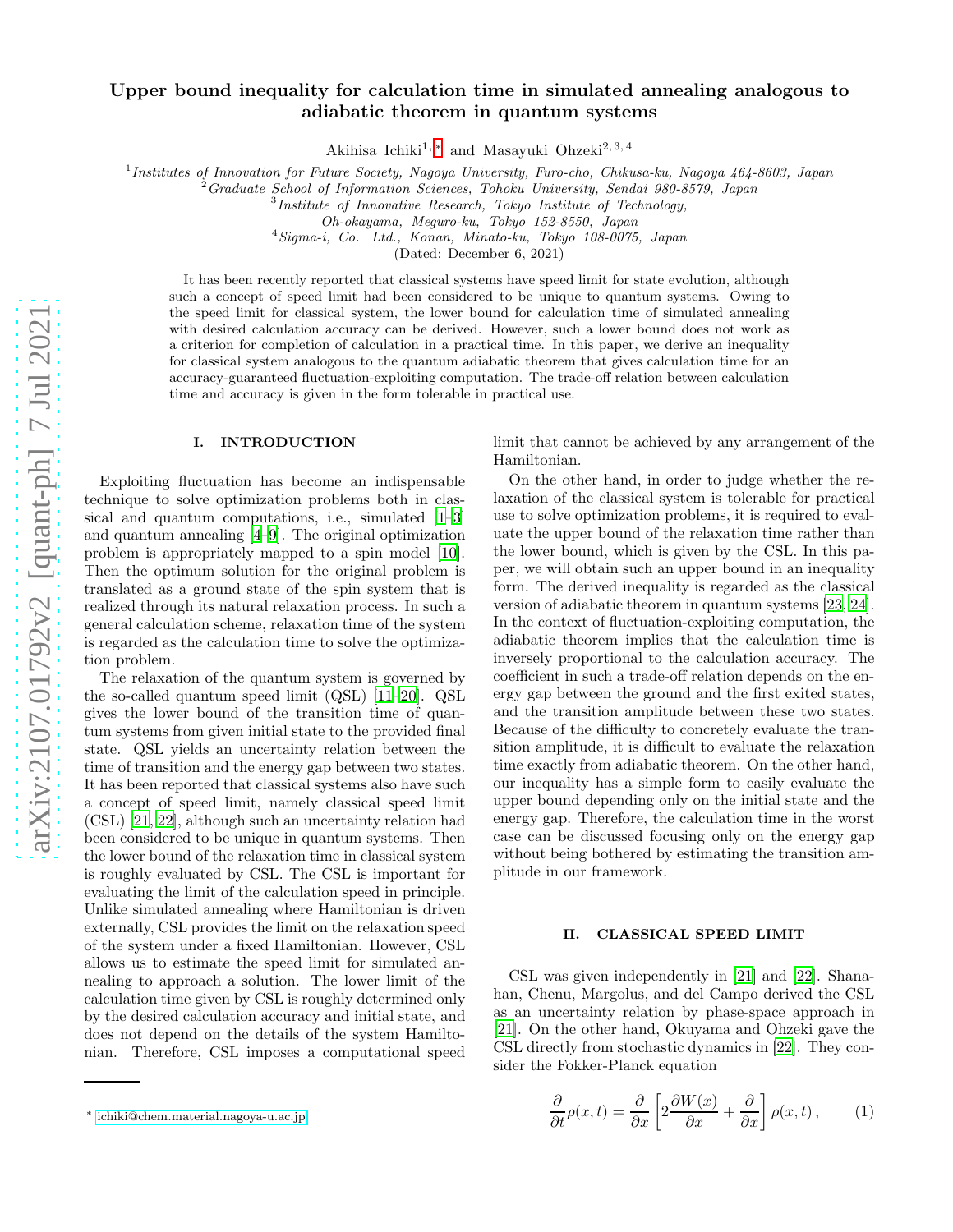which has a steady state solution  $\pi(x) = \exp[-2W(x)].$ Rewriting  $\rho(x, t)$  as  $\rho(x, t) = \exp[-W(x)] \psi(x, t)$ , we have the imaginary-time Schrödinger equation as

$$
-\frac{\partial}{\partial t}\psi(x,t) = \left[-\frac{\partial^2}{\partial x^2} + \left(\frac{\partial W}{\partial x}\right)^2 - \frac{\partial^2 W}{\partial x^2}\right]\psi(x,t)
$$
  
 :=  $\hat{H}_F \psi(x,t)$ . (2)

The ground state for  $\hat{H}_F$  is given by  $\psi_0(x) =$  $\exp[-W(x)]$ . Then the CSL corresponding to the QSL known as the Margolus-Levitin bound [\[12](#page-4-5)] is given as

<span id="page-1-0"></span>
$$
\tau \ge \frac{\ln \langle \psi(0) | \psi(0) \rangle - \ln \langle \psi(0) | \psi(\tau) \rangle}{\langle \psi(0) | \hat{H}_F | \psi(0) \rangle} := \tau_{\min}.
$$
 (3)  

$$
\frac{\langle \psi(0) | \hat{H}_F | \psi(0) \rangle}{\langle \psi(0) | \psi(0) \rangle}
$$

Note that the overlap between the initial and final states,  $\langle \psi(0)|\psi(\tau)\rangle$ , characterizes the deviation of the final state  $\psi(\tau)$  from the ground state  $\psi_0$ , which is regarded as the calculation error in the context of simulated annealing. Note also that the  $\tau_{\text{min}}$  gives the lower limit of relaxation time for the time-independent Fokker-Planck operator. Thus  $\tau_{\min}$  should be used as a guideline for the calculation speed limit, not as the calculation speed limit itself, in the use of simulated annealing where the Fokker-Planck operator varies temporally. Eq. [\(3\)](#page-1-0) implies that, in the context of simulated annealing, the minimum required time to solve the optimization problem is roughly bounded by  $\tau_{\min}$  that is evaluated only by desired calculation accuracy and initial condition. However, such a lower bound of calculation time cannot be a criterion of completion of simulated annealing in a practical time, since  $\tau_{\min}$  underestimates the calculation time. In section [IV,](#page-1-1) on the contrary, we will derive the upper bound of the calculation time that gives a criterion for a practical use of simulated annealing.

## III. ADIABATIC THEOREM

In this section, we will overview the quantum adiabatic theorem, which provides the trade-off relation between calculation time and accuracy in quantum annealing.

Consider the temporally modified system Hamiltonian

$$
\hat{H}(t) = \frac{t}{\tau}\hat{H}_0 + \left(1 - \frac{t}{\tau}\right)\hat{H}_1, \qquad (4)
$$

where  $\hat{H}_0$  is the target Hamiltonian corresponding to the considered optimization problem and  $\hat{H}_1$  is an initial Hamiltonian whose ground state can be easily prepared by some operations. In our system settings, the temporal evolution of the system state, which is regarded as the calculation process to solve the optimization problem, is assumed to be stopped when the system Hamiltonian  $\hat{H}(t)$  becomes the target Hamiltonian  $\hat{H}_0$ . The calculation time  $\tau$ , which can be an arbitrary positive value, is given by the protocol of the system Hamiltonian. The

calculation error  $\delta$  is characterized by the overlap between the ground state  $|\psi_0(\tau)\rangle$  of the target Hamiltonian  $\hat{H}_0$  and the system state  $|\psi(\tau)\rangle$  at the final time as

$$
|\langle \psi(\tau) | \psi_0(\tau) \rangle|^2 = 1 - \delta^2. \tag{5}
$$

We assume here that the error is sufficiently small, i.e.,  $\delta^2 \ll 1$ . The calculation time  $\tau$  is related to  $\delta$  as

<span id="page-1-2"></span>
$$
\frac{\max_t \left\langle \psi_1(t) | \hat{H}_0 - \hat{H}_1 | \psi_0(t) \right\rangle}{\tau \min_t \Delta_t^2} = \delta, \qquad (6)
$$

where  $|\psi_0(t)\rangle$  and  $|\psi_1(t)\rangle$  denote the ground and the first excited states for the Hamiltonian  $H(t)$  at time t, respectively, and  $\Delta_t$  is the energy gap between these two states [25]. The maximization and minimization are carried out over time  $0 \le t \le \tau$ . Thus the trade-off between the calculation time and accuracy is roughly given as

$$
\tau \propto \frac{1}{\delta \min_t \Delta_t^2} \,. \tag{7}
$$

This is the quantum adiabatic theorem, which implies that longer calculation time leads less error, and greater energy gap is preferable both for less error and shorter calculation time. However, it is difficult to concretely evaluate the calculation time with required accuracy from Eq. [\(6\)](#page-1-2) because of the transition amplitude from the ground to the first excited state in Eq. [\(6\)](#page-1-2). In the next section, we will derive the simple inequality that can be regarded as the relaxed version of Eq. [\(6\)](#page-1-2) for classical systems.

#### <span id="page-1-1"></span>IV. UPPER BOUND INEQUALITY

In this section, we will investigate the upper bound of calculation time for simulated annealing, which is realized in classical systems, in contrast to the lower bound given by CSL.

Consider a Fokker-Planck equation

<span id="page-1-3"></span>
$$
\frac{\partial \rho(t)}{\partial t} = -\hat{L}_{\gamma(t), u(t)} \rho(t) , \qquad (8)
$$

where the Fokker-Planck operator  $\hat{L}_{\gamma(t),u(t)}$  depends on time via parameters  $\gamma$  and u which are controlled during the calculation process. The parameter  $\gamma$  controls the quantities such as noise strength, and it does not violate the detailed balance condition. On the contrary, the parameter u yields a probability flow, which characterizes the violation of detailed balance condition [\[26,](#page-4-6) [27\]](#page-4-7). Hereinafter, we assume that the Fokker-Planck operator  $\hat{L}_{\gamma(t),u(t)}$  has a unique steady state solution for each t. The Fokker-Planck operator  $\hat{L}_{\gamma,u}$  is assumed to be driven externally by the temporal changes of  $\gamma$  and u. The initial state is set to be the steady state for the operator  $\hat{L}_{\gamma(0),u(0)}$ , which is easily prepared. The steady state for the final operator  $\hat{L}_{\gamma(\tau),u(\tau)}$  is set to correspond to the optimum solution for the considered problem. The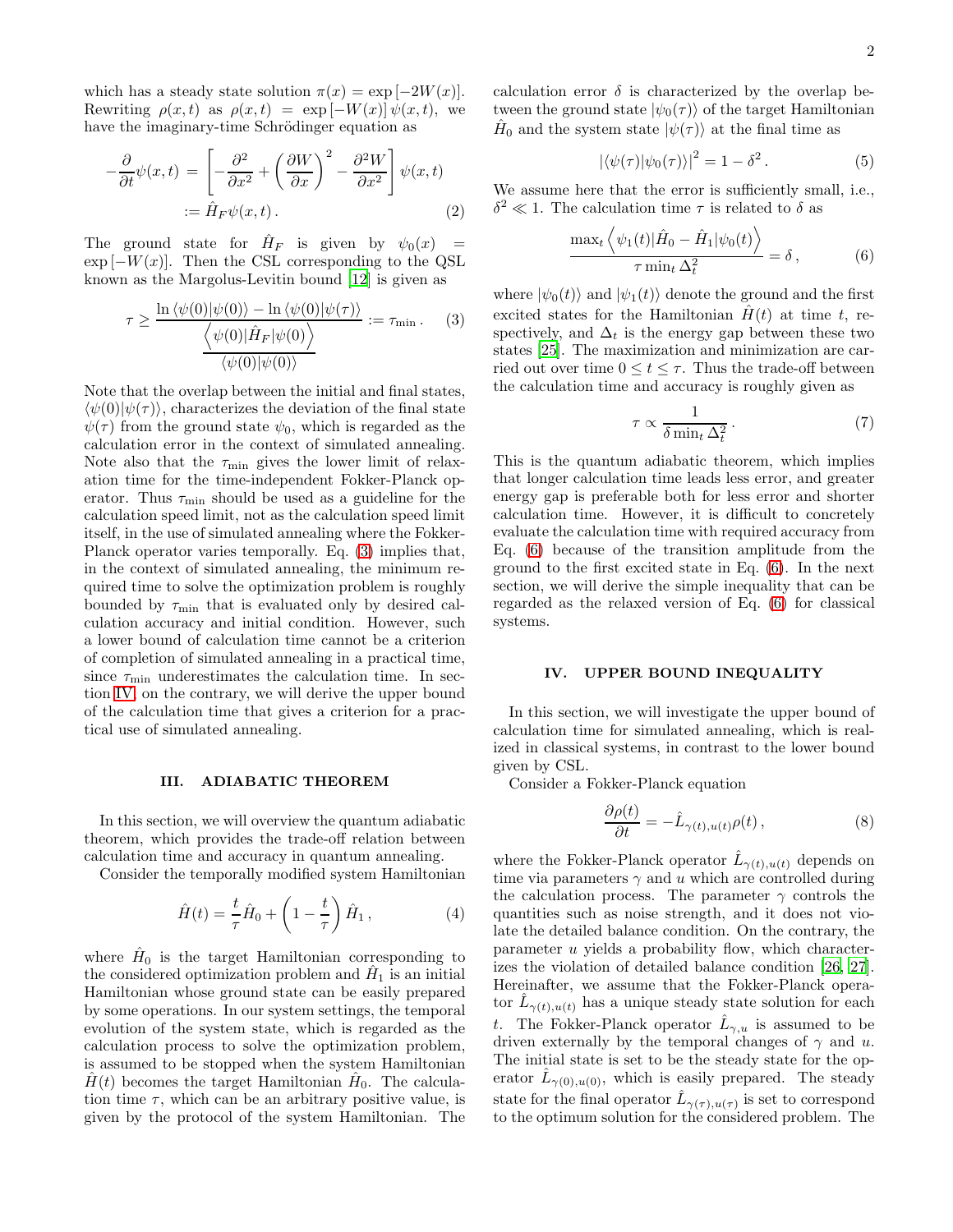Fokker-Planck operator  $\hat{L}_{\gamma(t),u(t)}$  is characterized by its eigenvalues and eigenfunctions as follows:

<span id="page-2-1"></span>
$$
\hat{L}_{\gamma(t),u(t)} \phi_k^{\gamma(t),u(t)} = \lambda_k^{\gamma(t),u(t)} \phi_k^{\gamma(t),u(t)}, \qquad (9)
$$

$$
\hat{L}_{\gamma(t),u(t)}^{\dagger}(t)\psi_k^{\gamma(t),u(t)} = \lambda_k^{\gamma(t),u(t)}\psi_k^{\gamma(t),u(t)},\qquad(10)
$$

where  $\hat{L}_{\gamma,u}^{\dagger}$  indicates an adjoint operator of the Fokker-Planck operator. The eigenvalues are ordered as 0 =  $\lambda_0^{\gamma(t),u(t)} \leq \text{Re}\lambda_1^{\gamma(t),u(t)} \leq \text{Re}\lambda_2^{\gamma(t),u(t)} \leq \cdots$ . The eigenfunctions satisfy the orthonormal relations:

<span id="page-2-4"></span>
$$
\int dx \, \psi_k^{\gamma(t),u(t)}(x) \phi_l^{\gamma(t),u(t)}(x) = \delta_{kl} \,, \tag{11}
$$

where  $\delta_{kl}$  is a Kronecker delta and

<span id="page-2-5"></span>
$$
\sum_{n} \psi_n^{\gamma(t),u(t)}(x)\phi_n^{\gamma(t),u(t)}(y) = \delta(x-y). \tag{12}
$$

When the detailed balance condition holds, i.e.,  $u = 0$ , the eigenvalues are all real and the eigenfunctions satisfies

<span id="page-2-0"></span>
$$
\phi_k^{\gamma(t),0} = \psi_k^{\gamma(t),0} \pi^{\gamma(t)}, \qquad (13)
$$

where  $\pi^{\gamma(t)}$  is the steady state solution  $\hat{L}_{\gamma(t),0} \pi^{\gamma(t)} =$ 0, and  $\pi^{\gamma(t)} = \phi_0^{\gamma(t),0}$  by definition of eigenfunctions. Eq. [\(13\)](#page-2-0) is straightforwardly shown by substituting it into the characteristic equation [\(10\)](#page-2-1) for the adjoint operator  $\hat{L}^{\dagger}_{\gamma(t),u(t)}$  with  $u(t) = 0$ . Note that the steady state  $\pi^{\gamma(t)}$  is independent of the value of u which controls a steady state probability flow, i.e.,  $\hat{L}_{\gamma(t),u(t)}\pi^{\gamma(t)}=0$  for arbitrary  $u(t)$  [\[26\]](#page-4-6). For convenience, the steady state solution is normalized as  $\int dx \,\pi^{\gamma(t)} = 1$  for arbitrary t, where the integration is carried out over all system degrees of freedom. In the absence of detailed balance condition where  $u(t) \neq 0$ , eigenvalues are complex and the simple relation [\(13\)](#page-2-0) does not hold in general.

Consider the expansion of the probability density  $\rho(t)$ , which follows the Fokker-Planck equation [\(8\)](#page-1-3), in terms of the eigenfunctions at the final time in the presence of detailed balance condition, i.e., the eigenfunctions for  $\hat{L}_{\gamma(\tau),0}$  as

<span id="page-2-2"></span>
$$
\rho(t) = \sum_{n} c_n(t) \phi_n^{\gamma(\tau),0}.
$$
\n(14)

By our assumption that  $\hat{L}_{\gamma(t),u(t)}$  has a unique stationary solution for fixed t, an arbitrary state  $\rho(t)$  converges to the stationary solution  $\pi^{\gamma(t)}$  under the dynamics with fixed Fokker-Planck operator  $\hat{L}_{\gamma(t),u(t)}$  after a long time. Then in addition to Eq. [\(14\)](#page-2-2), we consider the expansion of  $\rho(t)$  by the eigenfunctions for  $\hat{L}_{\gamma(t),u(t)}$ , which give orthonormal basis varying temporally:

<span id="page-2-3"></span>
$$
\rho(t) = \sum_{n} d_n(t) \phi_n^{\gamma(t), u(t)}.
$$
\n(15)

Since the steady state solution  $\phi_0^{\gamma(t),u(t)} = \pi^{\gamma(t)}$  and  $\rho(t)$ both are normalized as  $\int dx \,\pi^{\gamma(t)} = 1$  and  $\int dx \,\rho(t) =$ 

1, we find  $d_n(t) = 0$  and  $\int dx \phi_n^{\gamma(t),u(t)} = 0$  for  $n \geq$ 1. The relation  $c_0(t) = 1$  is also easily derived from Eq. [\(14\)](#page-2-2). Comparing the two expression for an arbitrary distribution Eqs.  $(14)$  and  $(15)$ , we find the coefficient  $d_m(t)$  as

<span id="page-2-6"></span>
$$
d_m(t) = \sum_n c_n(t) A_{nm}(t) , \qquad (16)
$$

where the matrix  $A(t)$  is defined as

$$
A_{nm}(t) = \int dx \, \psi_m^{\gamma(t),u(t)} \phi_n^{\gamma(\tau),0} \,. \tag{17}
$$

Furthermore, it is straightforwardly shown that the inverse of the matrix  $A(t)$  is given as

<span id="page-2-7"></span>
$$
\left(A^{-1}(t)\right)_{nm} = \int dx \psi_m^{\gamma(\tau),0} \phi_n^{\gamma(t),u(t)} \tag{18}
$$

by using the orthonormal relations Eqs. [\(11\)](#page-2-4) and [\(12\)](#page-2-5). Substituting the expression [\(14\)](#page-2-2) into the left-hand-side and Eq. [\(15\)](#page-2-3) into the right-hand-side of the Fokker-Planck equation [\(8\)](#page-1-3) respectively, and using Eqs. [\(16\)](#page-2-6)– [\(18\)](#page-2-7), we obtain the dynamics for  $c_n(t)$  as

<span id="page-2-8"></span>
$$
\dot{c}_n(t) = -\sum_{m,k} c_m(t) A_{mk}(t) \lambda_k^{\gamma(t), u(t)} A_{kn}^{-1}(t). \tag{19}
$$

In order to evaluate the calculation error quantitatively, we consider the following overlap between probability densities:

$$
D(\tau) = \int \frac{dx}{\pi^{\gamma(\tau)}} \rho(0)\rho(\tau). \tag{20}
$$

Since  $\phi_k^{\gamma(\tau),0} = \psi_k^{\gamma(\tau),0}$  $\int_{k}^{\gamma(\tau),0}\pi^{\gamma(\tau)}$ , this overlap is essentially same as the overlap  $\langle \psi(0)|\psi(\tau)\rangle$  appearing in Eq. [\(3\)](#page-1-0). Using the expression of the probability density Eq. [\(14\)](#page-2-2) and the fact that  $c_0(t) = 1$  for arbitrary t, the overlap is rewritten as

$$
D(\tau) = 1 + \vec{c}(0)^{\text{T}} \vec{c}(\tau), \qquad (21)
$$

where  $\vec{c}(t) = (c_1(t), c_2(t), \cdots)^{\mathrm{T}}$ . Here, we have used the relation [\(13\)](#page-2-0) for  $\phi_n^{\gamma(\tau),0}$  and the orthonormal condition [\(11\)](#page-2-4). According to Schwartz inequality, we obtain

<span id="page-2-9"></span>
$$
D(\tau) \le 1 + |\vec{c}(0)| |\vec{c}(\tau)| . \tag{22}
$$

Then  $|\vec{c}(\tau)|$  is evaluated as follows: in the right-hand-side of Eq. [\(19\)](#page-2-8),  $A\Lambda A^{-1}$  gives a similarity transformation of  $\Lambda = diag(\lambda_0^{\gamma,u}, \lambda_1^{\gamma,u}, \cdots)$ . Thus the eigenvalues for  $A\Lambda A^{-1}$  are same as those for  $\Lambda$ . Furthermore, considering the order of the eigenvalues  $0 = \lambda_0^{\gamma(t),u(t)} \leq$  $\text{Re}\lambda_1^{\gamma(t),u(t)} \leq \text{Re}\lambda_2^{\gamma(t),u(t)} \leq \cdots$  and the fact that  $\lambda_n^{\gamma(t),u(t)}$  changes its value temporally, we have

<span id="page-2-10"></span>
$$
|\vec{c}(\tau)| \le \exp\left[-\tau \min_{t} \text{Re}\lambda_1^{\gamma(t), u(t)}\right] |\vec{c}(0)|. \qquad (23)
$$

Using Eqs. [\(22\)](#page-2-9) and [\(23\)](#page-2-10), we conclude

$$
D(\tau) \le 1 + [D(0) - 1] \exp\left[-\tau \min_{t} \text{Re}\lambda_1^{\gamma(t), u(t)}\right]. (24)
$$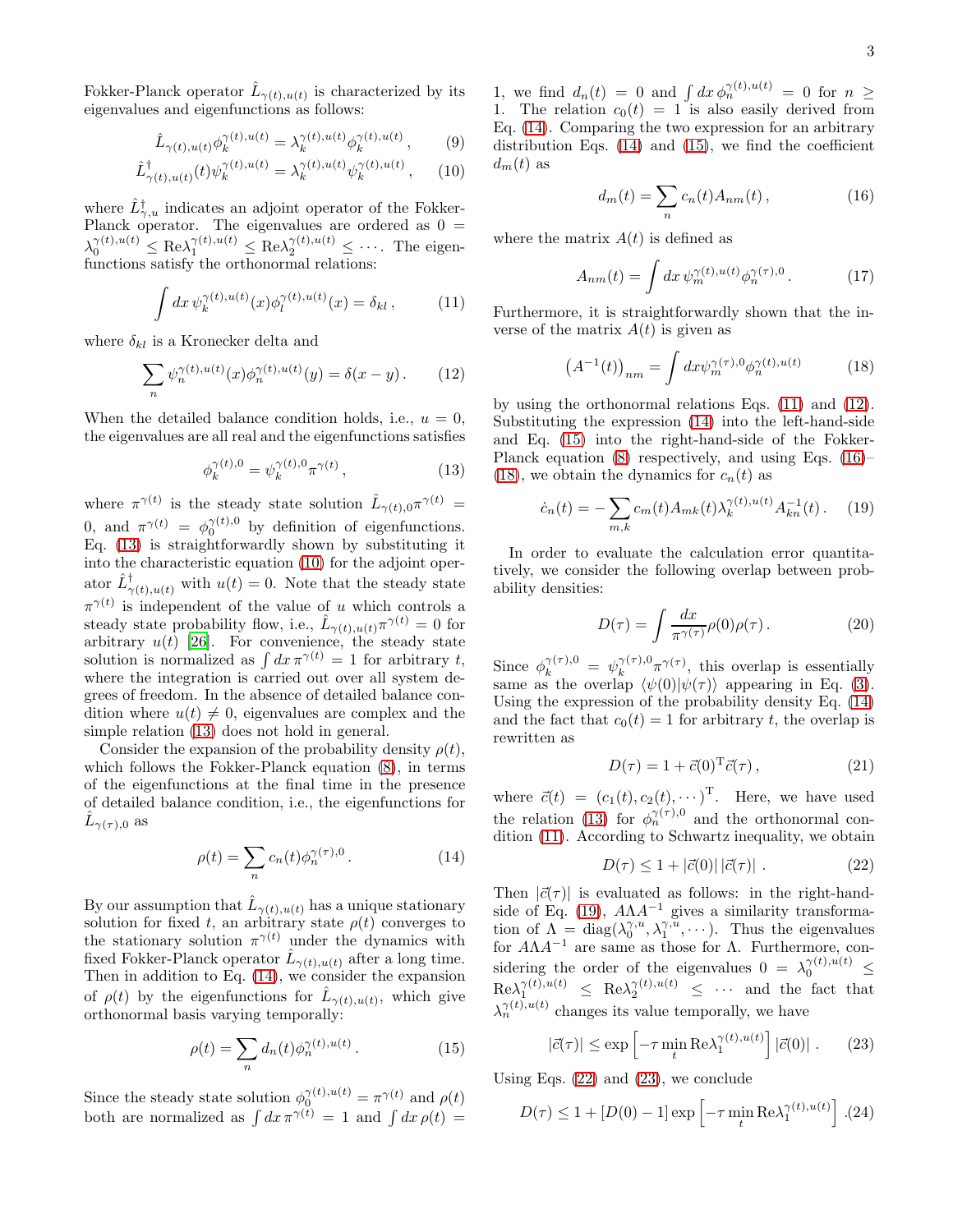This is equivalent to the expression for the calculation time  $\tau$  as

<span id="page-3-5"></span>
$$
\tau \le \frac{1}{\min_t \text{Re}\lambda_1^{\gamma(t),u(t)}} \ln \left[ \frac{D(0)-1}{D(\tau)-1} \right] := \tau_{\text{max}}^{\gamma,u}.
$$
 (25)

Note that  $D(\tau) = 1$  when  $\rho(\tau) = \pi^{\gamma(\tau)}$ , and  $\pi^{\gamma(\tau)}$  is the steady state corresponding to the true solution of the considered optimization problem. Thus  $D(\tau) - 1$  in the right-hand-side of Eq. [\(25\)](#page-3-5) is regarded as a calculation error after  $\tau$ . Moreover,  $D(0) - 1$  is determined only by the initial state, and  $\text{Re}\lambda_1^{\gamma(t),u(t)}$  plays the role of energy gap between the ground and the first excited states in the case of quantum annealing. Thus the inequality [\(25\)](#page-3-5) is regarded as the classical version of adiabatic theorem [\(6\)](#page-1-2). The inequality [\(25\)](#page-3-5) indicates that the calculation time of  $\tau_{\text{max}}^{\gamma,u}$  is sufficient to guarantee the calculation error less than  $D(\tau) - 1$ . In contrast to the quantum adiabatic theorem [\(6\)](#page-1-2), our bound is loose, but avoid the difficulty of the estimation of transition amplitudes.

## V. SUMMARY AND DISCUSSION

The inequality we have obtained gives the worst evaluation, while the CSL gives the best evaluation for the calculation time and accuracy. In practice, the worst evaluation for the calculation time and accuracy should be used as a criterion for completion of the calculation in practical time. The lower limit of calculation time  $\tau_{\rm min}$  given by the CSL cannot be used for guaranteeing the calculation accuracy. For example, even if  $\tau_{\min}$  is one second, the actual calculation time to achieve the desired calculation accuracy may be one month. On the other hand, the  $\tau_{\text{max}}^{\gamma,u}$  obtained by our result guarantees the calculation accuracy. If  $\tau_{\text{max}}^{\gamma,u}$  is ten second, the desired calculation accuracy is always achieved within ten second.

Inequality [\(25\)](#page-3-5) gives the upper bound of the calculation time for simulated annealing in a simple form. Particularly, if the calculation error  $D(\tau) - 1$  is preset as a target value,  $\ln [(D(0) - 1)/(D(\tau) - 1)]$  in the righthand-side does not depend on the relaxation dynamics.  $\text{Re}\lambda_1^{\gamma(t),u(t)}$  only depends on the dynamics of the system. Thus, in order to shorten the calculation time, it is required to focus on a good design of annealing dynamics for greater  $\text{Re}\lambda_1^{\gamma, u}$ .

In the context of fasten convergence of Markov chain Monte Carlo algorithms [\[28](#page-4-8)–34], it is known that the violation of detailed balance yields the shift of the real part of the eigenvalues for the Fokker-Planck operator [\[26,](#page-4-6) [35,](#page-4-9) [36\]](#page-4-10):

$$
\text{Re}\lambda_1^{\gamma, u} \ge \lambda_1^{\gamma, 0},\tag{26}
$$

where  $\lambda_1^{\gamma,0}$  is real since the detailed balance condition holds. Thus the annealing schedule without satisfying the detailed balance condition may yield shorter calculation time with same calculation accuracy as one satisfying detailed balance condition:

$$
\tau \le \tau_{\text{max}}^{\gamma, u} \le \tau_{\text{max}}^{\gamma, 0} . \tag{27}
$$

The realization of such dynamics remains to be a future work.

#### ACKNOWLEDGMENTS

A. Ichiki was supported by JSPS KAKENHI Grants No. JP17H06469.

- <span id="page-3-0"></span>[1] S. Kirkpatrick, C. D. Gelatt, and M. P. Vecchi, Optimization by simulated annealing, [Science New Series,](https://doi.org/10.1126/science.220.4598.671) 220, 671 (1983).
- [2] V. Cerný, Thermodynamical approach to the traveling salesman problem: An efficient simulation algorithm, [Journal of Optimization Theory and Applications](https://doi.org/10.1007/BF00940812) 45, 41
- <span id="page-3-1"></span>[3] R. H. J. M. Otten and L. P. P. P. van Ginneken, [The Annealing Algorithm](https://doi.org/10.1007/978-1-4613-1627-5) (Springer, Boston, MA, 1989).
- <span id="page-3-2"></span>[4] T. Kadowaki and H. Nishimori, Quantum annealing in the transverse ising model, Phys. Rev. E 58[, 5355 \(1998\).](https://doi.org/10.1103/PhysRevE.58.5355)
- [5] A. B. Finnila, M. A. Gomez, C. Sebenik, C. Stenson, and J. D. Doll, Quantum annealing: A new method for minimizing multidimensional functions, [Chemical Physics Letters](https://doi.org/10.1016/0009-2614(94)00117-0) 219, 343 (1994), [arXiv:chem-ph/9404003 \[physics.chem-ph\].](https://arxiv.org/abs/chem-ph/9404003)
- [6] E. Farhi, J. Goldstone, S. Gutmann, J. Lapan, A. Lundgren, and D. Preda, A quantum adiabatic evolution algorithm applied to random instances of an np-complete problem, Science 292[, 472 \(2001\),](https://doi.org/10.1126/science.1057726)

[https://science.sciencemag.org/content/292/5516/472.full.pdf.](https://arxiv.org/abs/https://science.sciencemag.org/content/292/5516/472.full.pdf)

- [7] G. E. Santoro, R. Martoňák, E. Tosatti, and R. Car, Theory of quantum annealing of an ising spin glass, Science 295[, 2427 \(2002\),](https://doi.org/10.1126/science.1068774) [https://science.sciencemag.org/content/295/5564/2427.full.pdf.](https://arxiv.org/abs/https://science.sciencemag.org/content/295/5564/2427.full.pdf)
- <span id="page-3-4"></span><span id="page-3-3"></span>[8] A. Das and B. K. Chakrabarti, Colloquium: Quantum annealing and analog quantum computation, [Rev. Mod. Phys.](https://doi.org/10.1103/RevModPhys.80.1061) 80, 1061 (2008).
	- [9] M. W. Johnson, M. H. S. Amin, S. Gildert, T. Lanting, F. Hamze, N. Dickson, R. Harris, A. J. Berkley, J. Johansson, P. Bunyk, E. M. Chapple, C. Enderud, J. P. Hilton, K. Karimi, E. Ladizinsky, N. Ladizinsky, T. Oh, I. Perminov, C. Rich, M. C. Thom, E. Tolkacheva, C. J. S. Truncik, S. Uchaikin, J. Wang, B. Wilson, and G. Rose, Quantum annealing with manufactured spins, Nature 473[, 194 \(2011\).](https://doi.org/10.1038/nature10012)
	- [10] A. Lucas, Ising formulations of many np problems, [Frontiers in Physics](https://doi.org/10.3389/fphy.2014.00005) 2, 5 (2014).
	- [11] L. Mandelstam and I. Tamm, The uncertainty relation between energy and time in non-relativistic quantum me-